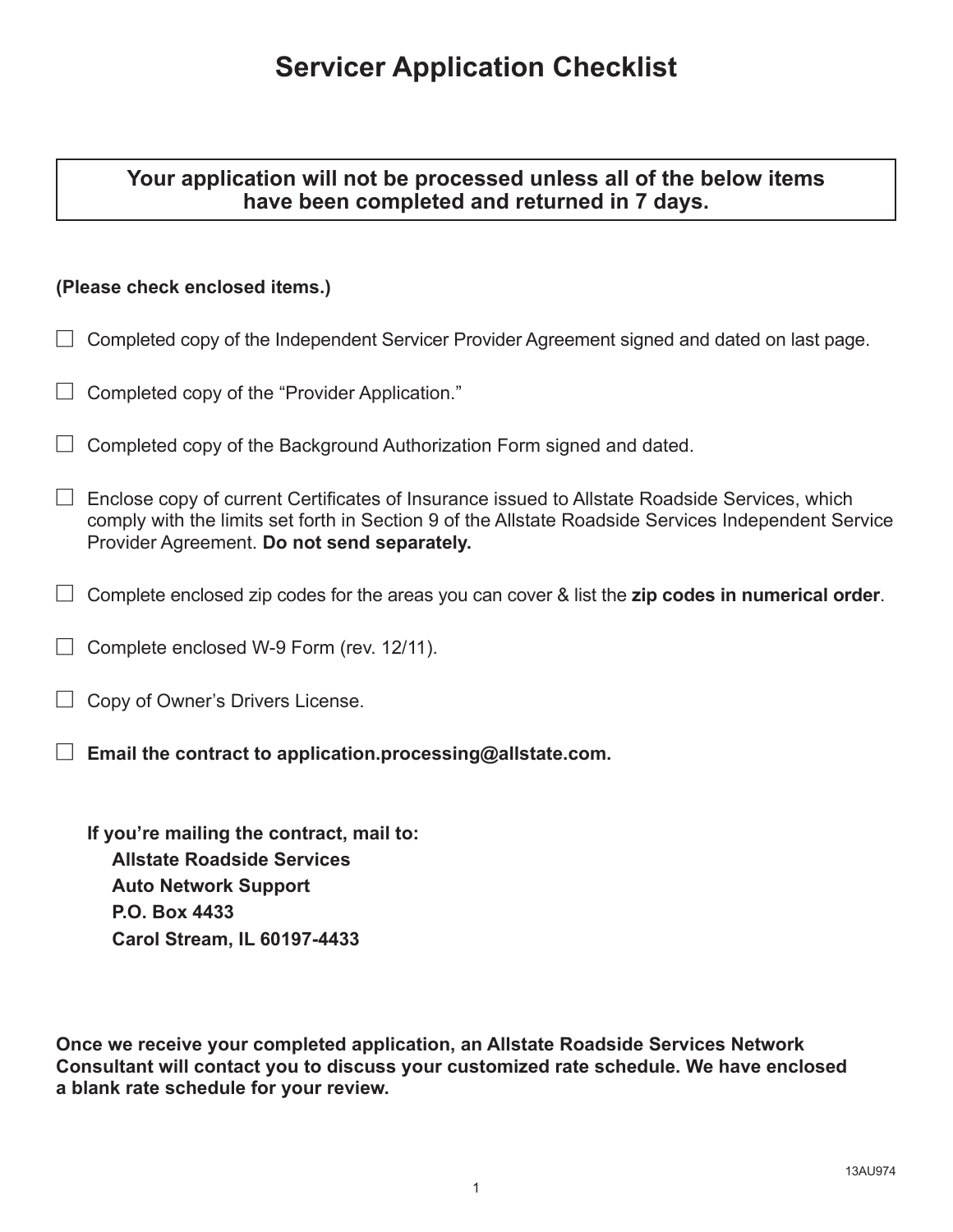This Agreement made this \_\_\_\_\_\_\_day of \_\_\_\_\_\_\_\_\_\_\_\_\_\_\_\_\_\_\_\_, 20\_\_\_\_\_\_\_\_, by and between **Allstate Motor Club, Inc., Signature Motor Club, Inc., Signature Motor Club of California, Inc., Mobil Auto Club, Inc., Signature's Nationwide Auto Club, Inc., Signature's Nationwide Auto Club of California, Inc.,** and **Ocoma Industries, Inc.** with ofices at 2775 Sanders Road, Suite E2, Northbrook, Illinois 60062-6127 hereinafter called "ARS," and

| (Corporate or Legal Name) |                             |                  |       |  |
|---------------------------|-----------------------------|------------------|-------|--|
|                           | with a place of business at | (Street Address) |       |  |
| in                        | (City)                      | (State)          | (Zip) |  |
| and doing business as     |                             | (DBA/Known As)   |       |  |

who is an Independent Service Provider (hereinafter called "ISP").

## **WITNESSETH:**

**WHEREAS**, ARS offers auto plans and various towing and automobile assistance dispatch services to members of the general public who enroll in or are otherwise eligible for ARS's programs ("Members"); and

**WHEREAS**, ISP wishes to provide services such as towing and fuel delivery (hereinafter "Services"), as indicated on the ISP's Provider Application attached and incorporated herein, to Members of ARS;

**NOW THEREFORE**, in consideration of the mutual promises and consideration contained herein, the suficiency of which each party acknowledges, the parties to this Agreement agree as follows:

**1. Dispatch**. ARS shall contact and dispatch ISP to perform service calls for Members with disabled vehicles who are in need of Services. Upon receipt of a dispatch call from ARS, ISP shall furnish ARS with an estimated time of arrival ("ETA") to the location of the Member in need of Services. ISP agrees that it shall use its best efforts to arrive at the Member location within the given ETA. If there are any changes to the ETA, the ISP is required to update ARS with the change. ISP shall be available to accept ARS dispatches during its hours of operation as listed on the Provider Application and shall inform ARS of any changes in its hours of operation.

**2. Provision of Services**. ISP shall be solely responsible for the provision of Services to Members. ISP shall provide the Services in a safe and professional manner and shall be solely responsible for determining the proper equipment and methods for providing the Services. Drivers must be uniformed and must maintain a clean and neat appearance. Trucks must be maintained in a clean, safe and properly equipped manner displaying your company name. ISP shall be solely responsible for maintaining its own equipment as listed on its Provider Application and shall inform ARS of any changes in the equipment ISP has available for ARS work. ISP shall be solely responsible for any personal injury or property damage resulting from the ISP's failure to perform the Services in a safe and professional manner.

**3. Rate Schedule**. ISP will charge ARS for Services rendered to Members as stated in the Rate Schedule which is incorporated herein by reference and as it may be amended from time to time. ISP agrees that it will not charge ARS or Members any fee in excess of the Rate Schedule or any amendments thereto, and that ARS may chargeback to ISP and deduct from any monies due ISP, any fee or charge in excess of the Rate Schedule.

ISP acknowledges that ARS's programs contain restrictions and limitations on the use of Services by Members. On some occasions, Members may require Services in excess of those covered by ARS, including, but not limited to, towing vehicles distances beyond the mileage limitations set by ARS. In such instances, ISP agrees it shall charge the Member directly at the rates set forth in the Rate Schedule for any and all charges not covered by ARS. ISP agrees that it shall be solely responsible for collecting any fees from Members that are not covered by ARS, and that ARS shall not have any obligation to pay for such non-covered Services or attempt to collect payment for such non-covered Services from Members on the ISP's behalf.

In the event that a member of the general public contacts the ISP seeking services, ISP agrees that it will inquire if such ISP customer is a Member of an ARS Motor Club. If the customer discloses that he or she is a Member of ARS, ISP will disclose its afiliation with ARS. ISP agrees that it will contact ARS to receive authorization to provide Services to such Member and will bill ARS and, if applicable, the Member for Services in accordance with the Rate Schedule. ISP agrees that in the event that ISP provides a Service to a Member of ARS and Member seeks reimbursement from ARS for the Services provided, ARS may charge back and deduct from monies due ISP any amount charged the Member in excess of the rates set forth in the Rate Schedule.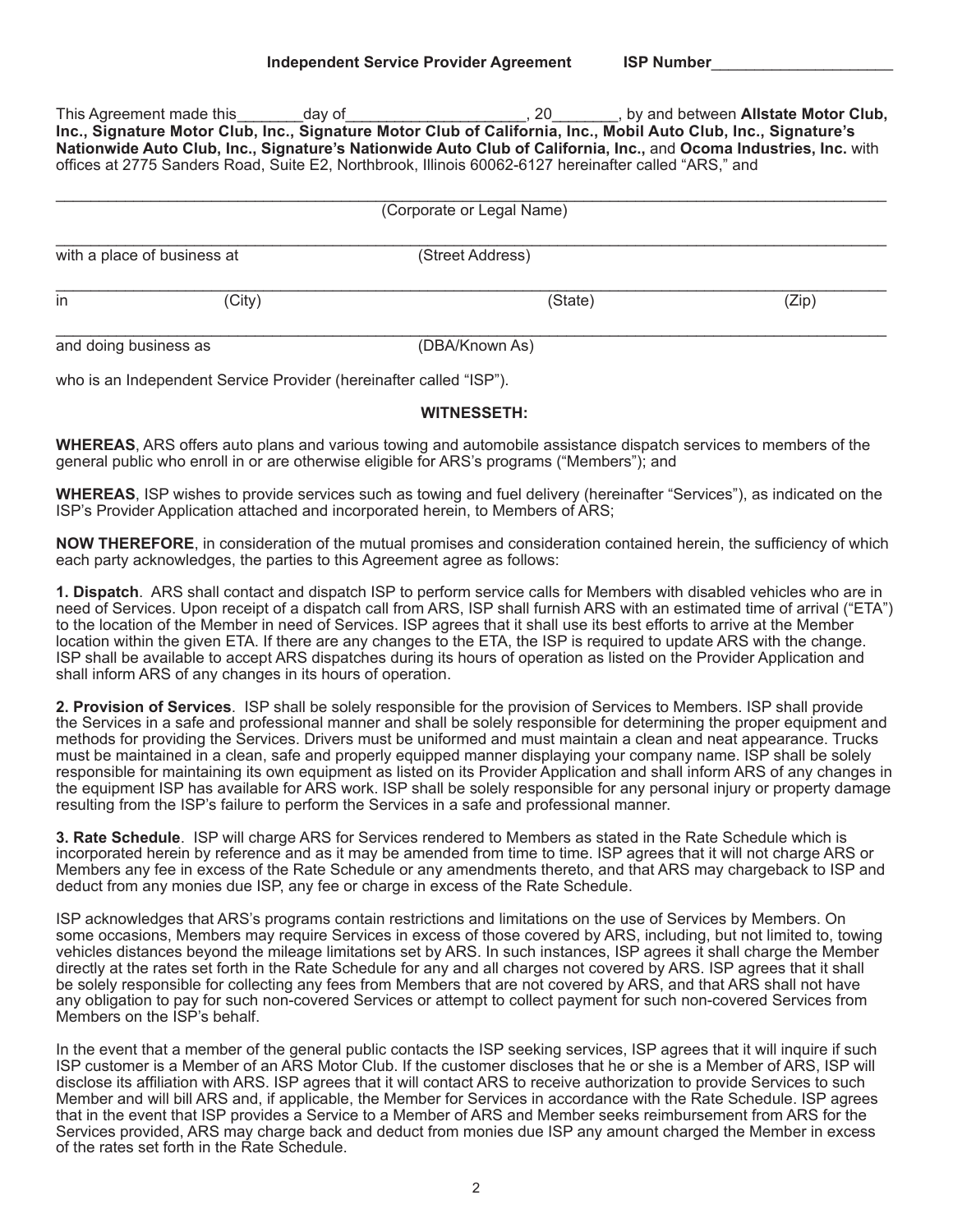ARS reserves the right to amend the Rate Schedule at any time, and such amended Rate Schedule shall automatically become part of this Agreement unless ISP provides ARS with written notice that ISP is electing to terminate this Agreement in accordance with Paragraph 12.

**4. Reimbursement Policy.** ARS will reimburse ISP in accordance with the Rate Schedule for Services provided to Members that have been preauthorized by ARS. ISP shall invoice ARS for all such Services rendered at least monthly. The format and information contained in such invoice shall comply with ARS's standards. ARS reserves the right to deduct from any payment to ISP, any and all monies ISP owes ARS. ARS shall not be obligated to pay ISP for any invoices submitted by ISP in excess of sixty (60) days after the date Service was provided. ARS also shall not be obligated to pay any invoice for Services that were not preauthorized by ARS, or in excess of the rates set forth in the Rate Schedule, or for Services not covered by ARS. ARS shall not be obligated to pay for any parts, permanent repairs or merchandise, or other matter that is not covered as set forth in the applicable ARS membership manual. ISP authorizes ARS to charge back and deduct from any monies owed ISP, all such non-covered charges.

In certain instances, in accordance with ARS's auto plan benefits, ARS may guarantee payment on a check written by a Member for vehicle repairs or other services not covered by ARS. In such event, ISP shall require the Member to present an unexpired driver's license and ARS membership card and ISP shall immediately contact ARS for conirmation and approval of the check guarantee request. Upon the issuance of ARS's guarantee, if such Member check is later returned for insuficient funds, Motor Plan shall reimburse ISP for the amount of the check up to the guaranteed limit and any associated bank charges not to exceed \$40. ARS shall not be obligated to pay for any returned check if (a) the check guaranteed was not preauthorized by ARS (b) the check was in an amount in excess of the preauthorized guarantee, or (c) the dishonored check is sent to ARS by ISP for reimbursement more than sixty (60) days after the Services are rendered. Except as speciically provided herein, ARS shall have no obligation to guarantee payment for any repairs or non-covered services provided to Members by ISP.

**5. Damage.** In the event that a Member alleges that ISP damaged a Member's vehicle in the course of providing Services, or a Member otherwise alleges any damages as the result of ISP's actions or omissions, ARS may withhold any monies due ISP for Services under this Agreement pending resolution of the dispute with the Member. If ISP fails to reach a resolution with such Member and ARS in its reasonable discretion believes that the Member's complaint is valid, ARS may reimburse Member and deduct such reimbursement from any monies due ISP.

**6. Non-Exclusive.** It is expressly understood that this Agreement is not exclusive in any respect. ARS maintains the right to contract with other service providers, including service providers who provide Services within the same geographic area as ISP. Likewise, ISP may contract with other motoring plans to provide services. It is further understood that this Agreement does not guarantee ISP any amount of business, revenue or profit, and ARS is not obligated to refer any amount of business to ISP. ISP expressly waives any claim for lost proits under this Agreement.

**7. Trademarks.** ISP must obtain prior written consent from ARS for all advertising, displays or promotions using ARS's names, symbols or other intellectual property, including any advertising in the Yellow Pages or other local telephone directories. Except as otherwise agreed in writing, all approved advertising utilizing ARS's name, symbols, and other intellectual property shall be done solely at ISP's expense. ISP may display at its place of business and on its service equipment decals, signs and other materials provided by ARS. Upon termination of this Agreement, ISP agrees that it will immediately cease using ARS's names, symbols and other intellectual property and will remove all such items at ISP's sole expense from its advertising, place of business and service equipment.

**8. Indemnity.** ISP agrees to indemnify and save ARS, its parents, assigns, subsidiaries, afiliates, agents and employees, harmless from and against any and all losses, claims, demands, liabilities, suits or actions, of any kind (including expenses and attorneys' fees) for injuries to or death of any person or persons, including the employees of each party hereto, and property loss or damage connected with the performance of this Agreement, whether or not caused by a negligent act or omission of either party hereto, its agents, contractors or employees, except that ISP assumes no liability for the sole negligent acts of ARS. The ISP agrees that the offset of monies in response to a Member's damage complaint does not alter or in any way lessen the ISP's obligations under this paragraph except as to matters which are fully resolved by such offset. This paragraph shall survive the termination or expiration of this Agreement.

**9. Insurance.** During the term of this Agreement, ISP will maintain at its own expense:

- (a) Worker's Compensation and Occupational Diseases insurance as required by any applicable law.
- (b) Comprehensive General and Automobile Liability insurance, including Contractual Liability insurance speciically insuring ISP against the liabilities assumed under the Indemnities Paragraph with minimum limits of \$100,000 each person and \$300,000 each occurrence for bodily injury and \$100,000 each occurrence for property damage or a minimum combined single limit for bodily injury and property damage of \$300,000 per occurrence;
- (c) Garage Keepers' Legal Liability or Garage Keeper's Liability insurance (including, but limited to "On-Hook" Liability insurance) with a minimum limit of \$25,000; and,
- (d) Any additional coverage or limits as may be required by applicable law. ISP will have a Certiicate of Insurance issued to Motor Club evidencing ISP's compliance with these insurance requirements. It is the responsibility of ISP to keep such insurance certiicates current. ISP understands that it will not be used for Services if Motor Club does not have a current Certificate of Insurance on file.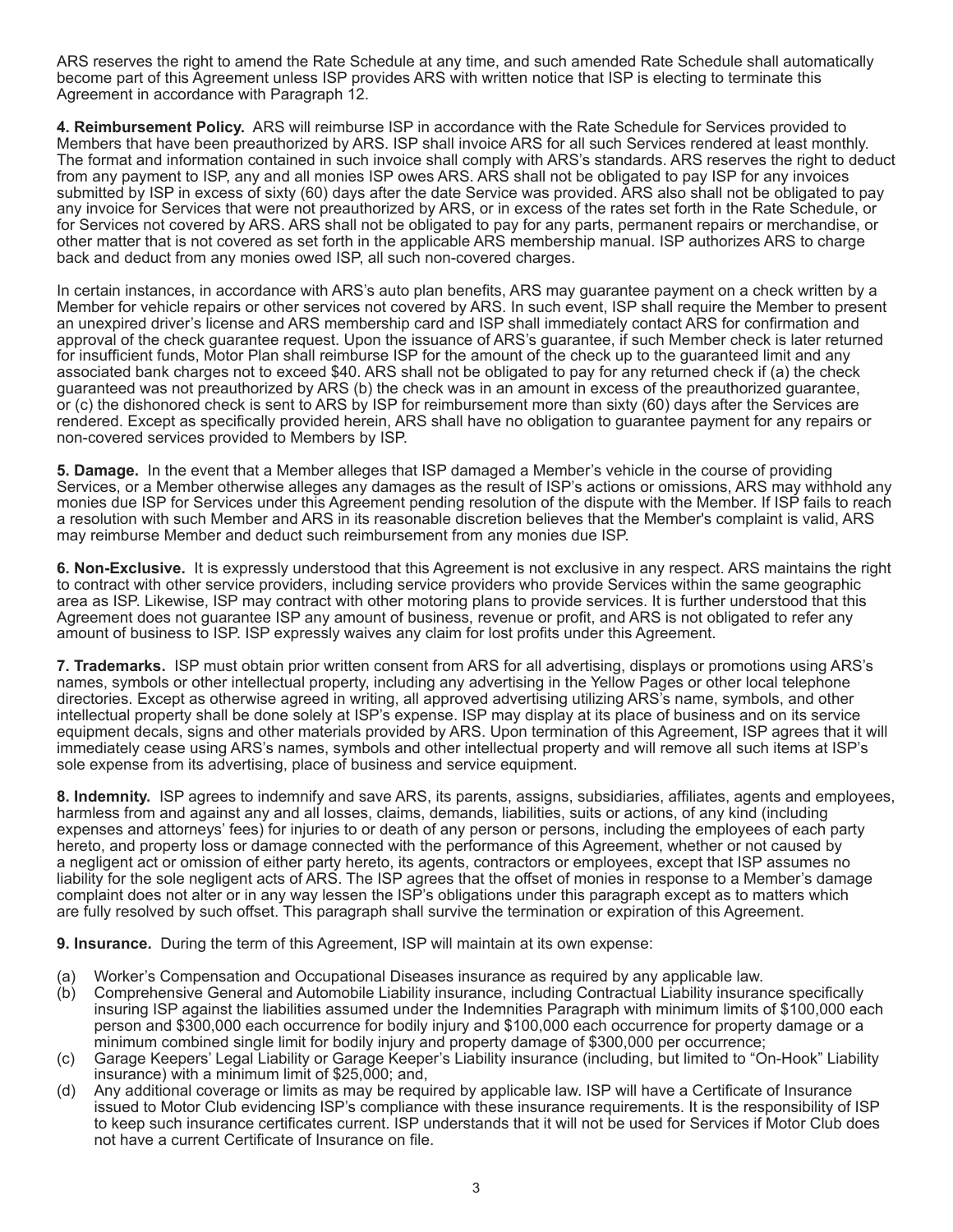ISP speciically authorizes ARS to provide, upon request, any and all information it may have regarding ISP's insurance coverage, including but not limited to copies of insurance certiicates and declarations pages, to a Member, an attorney representing a Member, or any governmental agency. ARS shall have no obligation to validate any such request, however it shall use reasonable best efforts to inform ISP upon the receipt of any such request. ISP agrees that any such information shall not be considered proprietary or conidential.

The purchase of such insurance will not be in satisfaction of the ISP's obligations under paragraph 8 Indemnity. Any deductibles or liability beyond the policy limits are the responsibility of ISP. ISP will not delay or refuse to satisfy any claim arising out of the services performed under this Agreement because of a deductible or policy limit. In the event that ISP and ISP's insurer do not fully pay for any damage claim, ARS may reimburse Member and offset such amount from any amounts due ISP.

**10. Technology.** By signing this agreement you hereby agree to the terms of use and privacy statements for technologies provided by ARS to you that are currently in use or will be used in the future and agree to read and abide by them as they are displayed within each application.

**11. Confidentiality.** ISP agrees that any information about ARS's Members represents the confidential information of the Member, and (as between the ISP and ARS) ARS. ISP agrees that it will not sell, copy or transfer any information about a Member to any third party without ARS's express written approval and that it shall not, without the express permission of the Member, use information acquired in the provision of services pursuant to this Agreement for any purpose whatsoever except as necessary to perform such services and to bill and collect payment if services are billed directly to the Member by the ISP. ISP agrees that the terms and conditions of this Agreement including the Rate Schedule represent ARS's conidential information and ISP shall not divulge the contents of this Agreement to any third party without ARS's express written approval or except as required by law. ISP agrees that it shall maintain data security processes and procedures to reasonably ensure the security of Member personal and inancial information. Such processes and procedures shall, at minimum, satisfy all applicable laws and industry standards applicable to ISP. This paragraph shall survive the termination or expiration of this Agreement.

**12. Termination**. This Agreement may be terminated at will and without cause.

**13. Independent Contractor.** For the purpose of this Agreement, ISP is acknowledged by both parties to be an independent contractor. ISP independently manages his/her own business and is neither an employee or an agent of ARS. ISP has no authority to transact any business whatsoever in ARS's name.

**14. Change in Ownership.** Change in ownership results in the termination of this agreement and new owner will have to file for a new agreement with ARS.

**15. Notices.** All notices will be sent to the ISP contact information on ile with ARS. it is the ISP's responsibility to keep this information current.

**16. Compliance with Law.** ISP and ARS will comply with federal, state and local laws and regulations regarding their obligations under this Agreement. ISP will provide copies of all licenses, permits, etc., required to conduct business as an Emergency Road or Tow operator upon request by ARS.

**17. Entire Agreement.** This Agreement comprises the entire agreement between the parties. All modifications and amendments, with the exception of the Rate Schedule, must be in writing and executed by the parties. The Rate Schedule may be amended inilaterally by ARS and shall be binding upon the ISP once accepted. ISP shall be deemed to have accepted ARS' revised Rate Schedule by performing services following receipt of a revised Rate Schedule.

**18. Governing Law.** The validity, interpretation, and construction of this Agreement will be governed by the laws of the State of Illinois without regard to its conflict of laws provisions. ISP agrees and consents that the exclusive jurisdiction and venue for any dispute between the parties to this Agreement shall be limited to a local, state or federal court situated within the city of Chicago and/or Cook County, Illinois.

**19. Assignment.** ISP will not assign or subcontract this Agreement without ARS's prior consent.

**20. Counterparts.** This Agreement may be executed in any number of counterparts, each of which is deemed an original and all of which together constitute one and the same instrument. ARS may accept an executed Agreement returned by facsimile as an original executed Agreement and such executed facsimile shall be binding upon ISP. ARS may accept an electronic acknowledgement or signature of this Agreement as an original executed Agreement and such electronic acknowledgement or signature shall be binding upon ISP.

**21. Drug Screening and Criminal or Abusive Behavior**. ISP shall not permit any employee or contractor to perform or assist in providing roadside services, towing of any vehicle or otherwise have contact with a Member or other individual pursuant to this agreement if:

(1) The employee has not consented to and passed a drug screening procedure conducted by a reputable, licensed provider at least once every 12 months. This requirement will be waived if the ISP provides proof that such testing violates applicable law in the state or locality where services are provided; or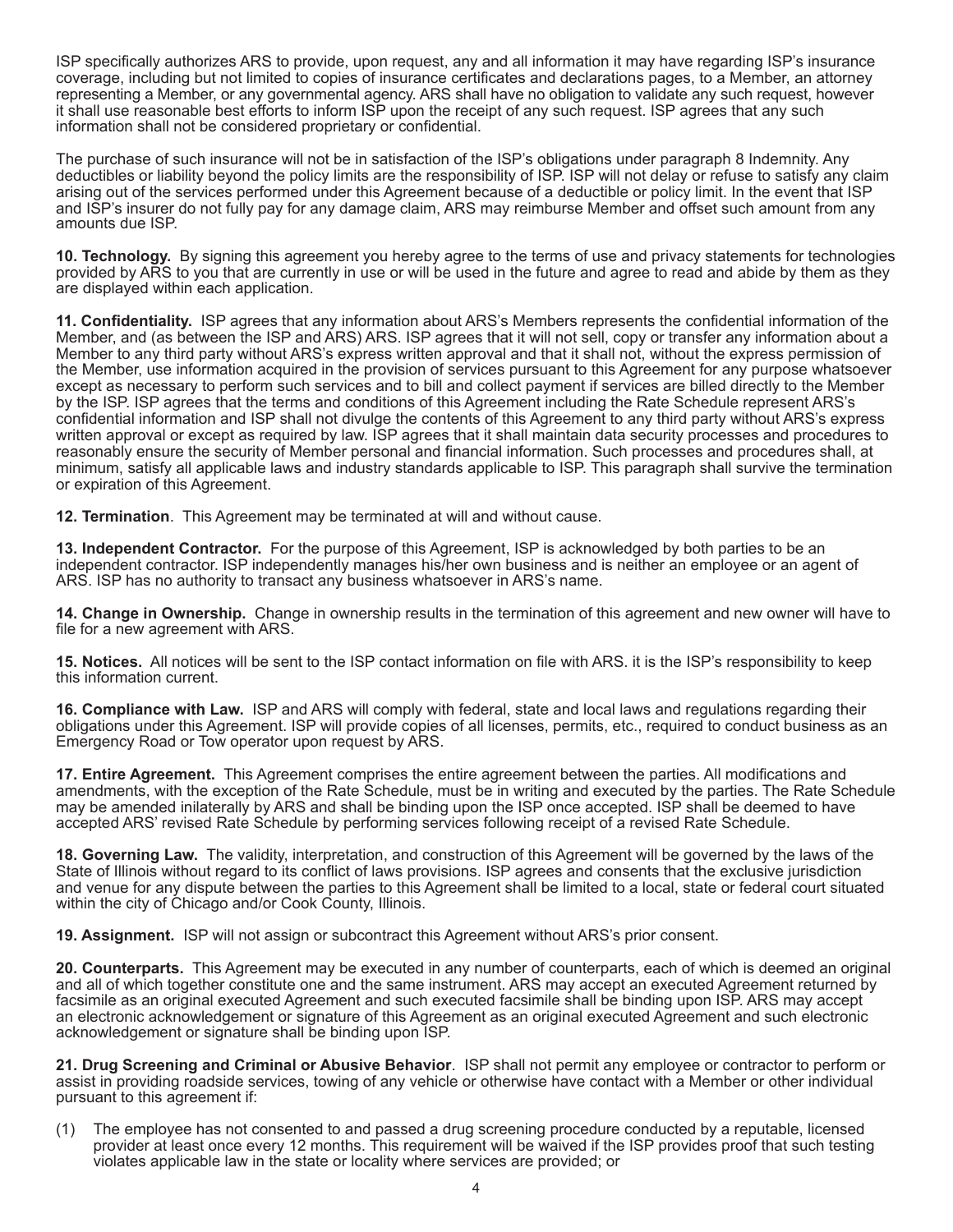(2) The employee has been convicted of any crime bearing upon the individual's itness to have responsibility for the tasks being assigned to the individual or for which the ISP's owner(s) or manager(s) know or should reasonably know, any other information, including but not limited to evidence of current violent or physically abusive behavior, indicating that the individual poses a significant risk to the health or safety of others that cannot be eliminated by reasonable accommodations.

 By signing the below you consent that you may need to provide personal information to ARS in order to complete the application process.

**IN WITNESS WHEREOF**, the parties have caused this Agreement to be executed as of the date first written above

**Independent Service Provider**

\_\_\_\_\_\_\_\_\_\_\_\_\_\_\_\_\_\_\_\_\_\_\_\_\_\_\_\_\_\_\_\_\_\_\_\_\_\_\_\_\_\_\_\_\_\_\_\_\_\_\_\_\_

\_\_\_\_\_\_\_\_\_\_\_\_\_\_\_\_\_\_\_\_\_\_\_\_\_\_\_\_\_\_\_\_\_\_\_\_\_\_\_\_\_\_\_\_\_\_\_\_\_\_\_\_\_

**Signature** 

\_\_\_\_\_\_\_\_\_\_\_\_\_\_\_\_\_\_\_\_\_\_\_\_\_\_\_\_\_\_\_\_\_\_\_\_\_\_\_\_\_\_\_\_\_\_\_\_\_\_\_\_\_ **Title** 

Date

For ofice use only

| <b>Allstate Roadside Services</b> |  |  |  |  |
|-----------------------------------|--|--|--|--|
| Signature                         |  |  |  |  |
| Title                             |  |  |  |  |
| Date                              |  |  |  |  |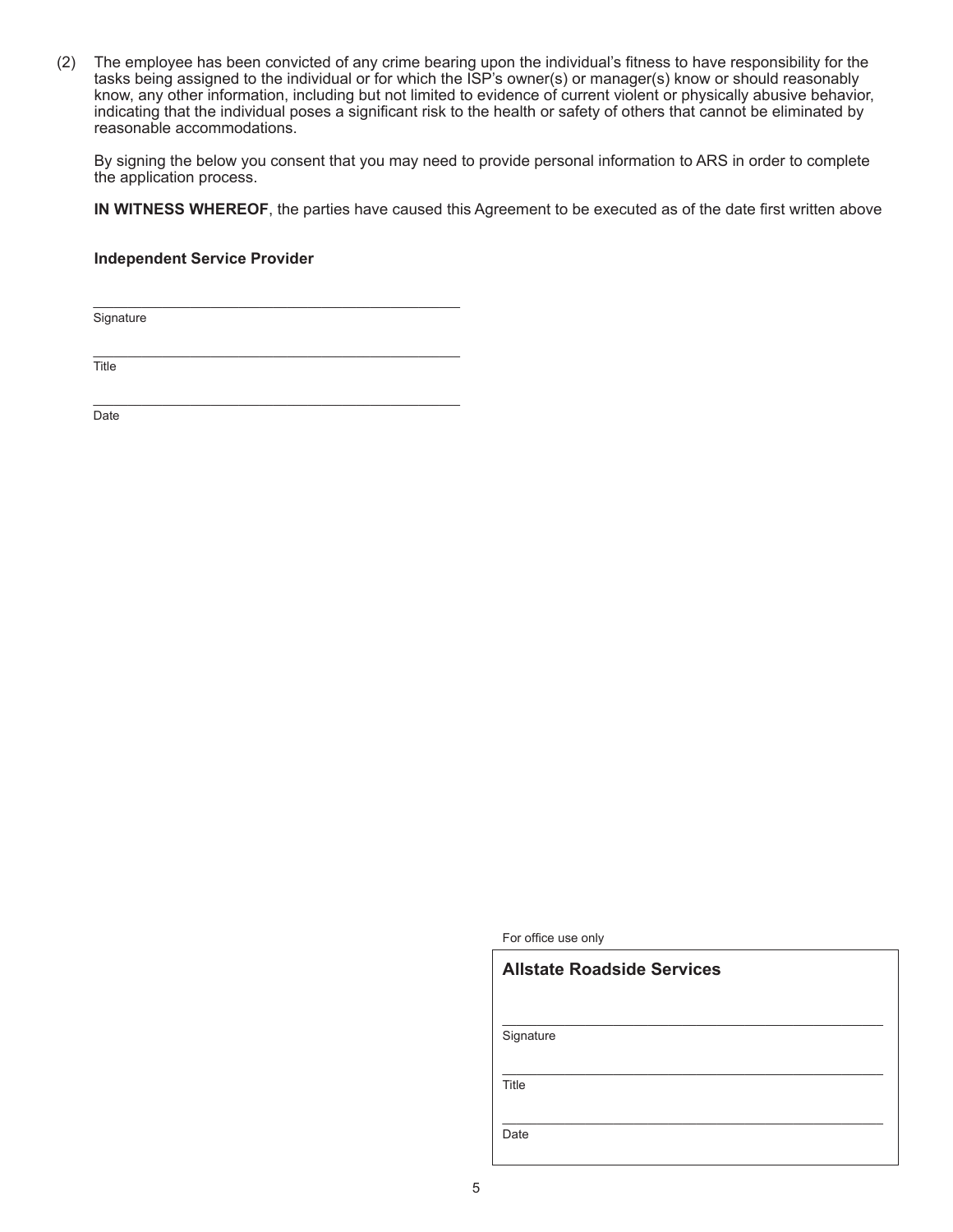Name (as shown on your income tax return)

| $\sim$                                                                                                                                                                    | Business name/disregarded entity name, if different from above                                                                                      |                                         |  |
|---------------------------------------------------------------------------------------------------------------------------------------------------------------------------|-----------------------------------------------------------------------------------------------------------------------------------------------------|-----------------------------------------|--|
| page                                                                                                                                                                      |                                                                                                                                                     |                                         |  |
| $\overline{5}$                                                                                                                                                            | Check appropriate box for federal tax classification:                                                                                               |                                         |  |
|                                                                                                                                                                           | S Corporation<br>C Corporation<br>Partnership<br>Individual/sole proprietor<br>$\perp$<br>$\mathbf{I}$                                              | Trust/estate                            |  |
| Specific Instructions<br>Print or type<br>Limited liability company. Enter the tax classification (C=C corporation, S=S corporation, P=partnership) $\blacktriangleright$ |                                                                                                                                                     |                                         |  |
|                                                                                                                                                                           | Other (see instructions) ▶                                                                                                                          |                                         |  |
|                                                                                                                                                                           | Address (number, street, and apt. or suite no.)                                                                                                     | Requester's name and address (optional) |  |
|                                                                                                                                                                           |                                                                                                                                                     |                                         |  |
| See                                                                                                                                                                       | City, state, and ZIP code                                                                                                                           |                                         |  |
|                                                                                                                                                                           | List account number(s) here (optional)                                                                                                              |                                         |  |
|                                                                                                                                                                           |                                                                                                                                                     |                                         |  |
| Part I                                                                                                                                                                    | <b>Taxpayer Identification Number (TIN)</b><br>Enter your TIN in the appropriate box. The TIN provided must match the name given on the "Name" line | Social security number                  |  |
|                                                                                                                                                                           | to avoid backup withholding. For individuals, this is your social security number (SSN). However, for a                                             |                                         |  |
|                                                                                                                                                                           | resident alien, sole proprietor, or disregarded entity, see the Part I instructions on page 3. For other                                            |                                         |  |
|                                                                                                                                                                           | entities, it is your employer identification number (EIN). If you do not have a number, see How to get a<br>TIN on page 3.                          |                                         |  |
|                                                                                                                                                                           | <b>Note.</b> If the account is in more than one name, see the chart on page 4 for quidelines on whose                                               | <b>Employer identification number</b>   |  |
|                                                                                                                                                                           | number to enter.                                                                                                                                    |                                         |  |
|                                                                                                                                                                           |                                                                                                                                                     |                                         |  |
| Part II                                                                                                                                                                   | <b>Certification</b>                                                                                                                                |                                         |  |

Under penalties of perjury, I certify that:

- 1. The number shown on this form is my correct taxpayer identification number (or I am waiting for a number to be issued to me), and
- 2. I am not subject to backup withholding because: (a) I am exempt from backup withholding, or (b) I have not been notified by the Internal Revenue Service (IRS) that I am subject to backup withholding as a result of a failure to report all interest or dividends, or (c) the IRS has notified me that I am no longer subject to backup withholding, and
- 3. I am a U.S. citizen or other U.S. person (defined below).

Certification instructions. You must cross out item 2 above if you have been notified by the IRS that you are currently subject to backup withholding because you have failed to report all interest and dividends on your tax return. For real estate transactions, item 2 does not apply. For mortgage interest paid, acquisition or abandonment of secured property, cancellation of debt, contributions to an individual retirement arrangement (IRA), and generally, payments other than interest and dividends, you are not required to sign the certification, but you must provide your correct TIN. See the instructions on page 4.

| Sign $\left\{\n \begin{array}{c}\n \text{Signature of} \\ \text{U.S. person}\n \end{array}\n\right\}$ |                            |
|-------------------------------------------------------------------------------------------------------|----------------------------|
|                                                                                                       | Date $\blacktriangleright$ |

## General Instructions

Section references are to the Internal Revenue Code unless otherwise noted.

## Purpose of Form

A person who is required to file an information return with the IRS must obtain your correct taxpayer identification number (TIN) to report, for example, income paid to you, real estate transactions, mortgage interest you paid, acquisition or abandonment of secured property, cancellation of debt, or contributions you made to an IRA.

Use Form W-9 only if you are a U.S. person (including a resident alien), to provide your correct TIN to the person requesting it (the requester) and, when applicable, to:

1. Certify that the TIN you are giving is correct (or you are waiting for a number to be issued),

2. Certify that you are not subject to backup withholding, or

3. Claim exemption from backup withholding if you are a U.S. exempt payee. If applicable, you are also certifying that as a U.S. person, your allocable share of any partnership income from a U.S. trade or business is not subject to the withholding tax on foreign partners' share of effectively connected income.

Note. If a requester gives you a form other than Form W-9 to request your TIN, you must use the requester's form if it is substantially similar to this Form W-9.

Definition of a U.S. person. For federal tax purposes, you are considered a U.S. person if you are:

- An individual who is a U.S. citizen or U.S. resident alien,
- A partnership, corporation, company, or association created or organized in the United States or under the laws of the United States,
- An estate (other than a foreign estate), or
- A domestic trust (as defined in Regulations section 301.7701-7).

Special rules for partnerships. Partnerships that conduct a trade or business in the United States are generally required to pay a withholding tax on any foreign partners' share of income from such business. Further, in certain cases where a Form W-9 has not been received, a partnership is required to presume that a partner is a foreign person, and pay the withholding tax. Therefore, if you are a U.S. person that is a partner in a partnership conducting a trade or business in the United States, provide Form W-9 to the partnership to establish your U.S. status and avoid withholding on your share of partnership income.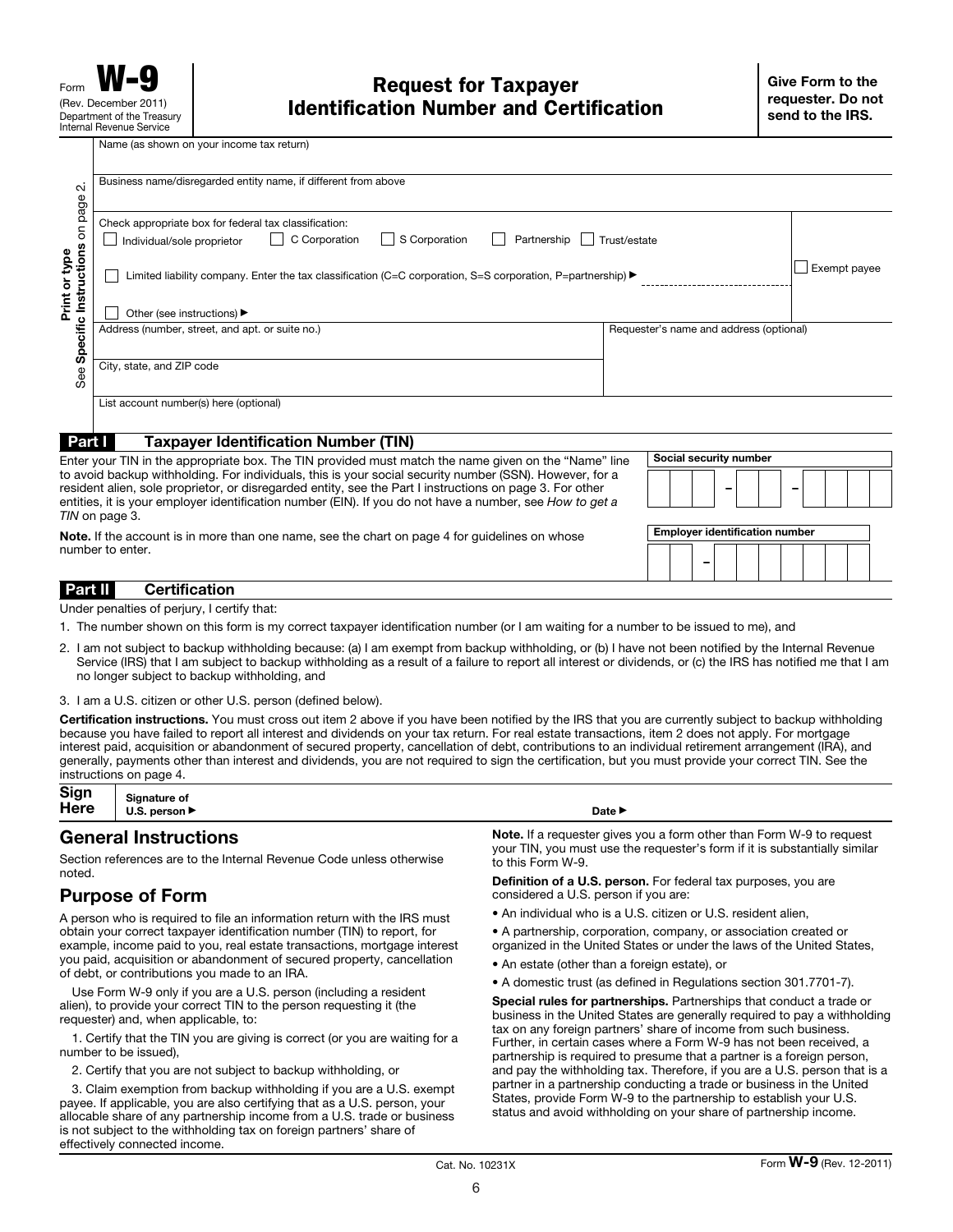The person who gives Form W-9 to the partnership for purposes of establishing its U.S. status and avoiding withholding on its allocable share of net income from the partnership conducting a trade or business in the United States is in the following cases:

• The U.S. owner of a disregarded entity and not the entity,

• The U.S. grantor or other owner of a grantor trust and not the trust, and

• The U.S. trust (other than a grantor trust) and not the beneficiaries of the trust.

Foreign person. If you are a foreign person, do not use Form W-9. Instead, use the appropriate Form W-8 (see Publication 515, Withholding of Tax on Nonresident Aliens and Foreign Entities).

Nonresident alien who becomes a resident alien. Generally, only a nonresident alien individual may use the terms of a tax treaty to reduce or eliminate U.S. tax on certain types of income. However, most tax treaties contain a provision known as a "saving clause." Exceptions specified in the saving clause may permit an exemption from tax to continue for certain types of income even after the payee has otherwise become a U.S. resident alien for tax purposes.

If you are a U.S. resident alien who is relying on an exception contained in the saving clause of a tax treaty to claim an exemption from U.S. tax on certain types of income, you must attach a statement to Form W-9 that specifies the following five items:

1. The treaty country. Generally, this must be the same treaty under which you claimed exemption from tax as a nonresident alien.

2. The treaty article addressing the income.

3. The article number (or location) in the tax treaty that contains the saving clause and its exceptions.

4. The type and amount of income that qualifies for the exemption from tax.

5. Sufficient facts to justify the exemption from tax under the terms of the treaty article.

**Example.** Article 20 of the U.S.-China income tax treaty allows an exemption from tax for scholarship income received by a Chinese student temporarily present in the United States. Under U.S. law, this student will become a resident alien for tax purposes if his or her stay in the United States exceeds 5 calendar years. However, paragraph 2 of the first Protocol to the U.S.-China treaty (dated April 30, 1984) allows the provisions of Article 20 to continue to apply even after the Chinese student becomes a resident alien of the United States. A Chinese student who qualifies for this exception (under paragraph 2 of the first protocol) and is relying on this exception to claim an exemption from tax on his or her scholarship or fellowship income would attach to Form W-9 a statement that includes the information described above to support that exemption.

If you are a nonresident alien or a foreign entity not subject to backup withholding, give the requester the appropriate completed Form W-8.

What is backup withholding? Persons making certain payments to you must under certain conditions withhold and pay to the IRS a percentage of such payments. This is called "backup withholding." Payments that may be subject to backup withholding include interest, tax-exempt interest, dividends, broker and barter exchange transactions, rents, royalties, nonemployee pay, and certain payments from fishing boat operators. Real estate transactions are not subject to backup withholding.

You will not be subject to backup withholding on payments you receive if you give the requester your correct TIN, make the proper certifications, and report all your taxable interest and dividends on your tax return.

#### Payments you receive will be subject to backup withholding if:

1. You do not furnish your TIN to the requester,

2. You do not certify your TIN when required (see the Part II instructions on page 3 for details),

3. The IRS tells the requester that you furnished an incorrect TIN,

4. The IRS tells you that you are subject to backup withholding because you did not report all your interest and dividends on your tax return (for reportable interest and dividends only), or

5. You do not certify to the requester that you are not subject to backup withholding under 4 above (for reportable interest and dividend accounts opened after 1983 only).

Certain payees and payments are exempt from backup withholding. See the instructions below and the separate Instructions for the Requester of Form W-9.

Also see Special rules for partnerships on page 1.

#### Updating Your Information

You must provide updated information to any person to whom you claimed to be an exempt payee if you are no longer an exempt payee and anticipate receiving reportable payments in the future from this person. For example, you may need to provide updated information if you are a C corporation that elects to be an S corporation, or if you no longer are tax exempt. In addition, you must furnish a new Form W-9 if the name or TIN changes for the account, for example, if the grantor of a grantor trust dies.

#### **Penalties**

Failure to furnish TIN. If you fail to furnish your correct TIN to a requester, you are subject to a penalty of \$50 for each such failure unless your failure is due to reasonable cause and not to willful neglect.

Civil penalty for false information with respect to withholding. If you make a false statement with no reasonable basis that results in no backup withholding, you are subject to a \$500 penalty.

Criminal penalty for falsifying information. Willfully falsifying certifications or affirmations may subject you to criminal penalties including fines and/or imprisonment.

Misuse of TINs. If the requester discloses or uses TINs in violation of federal law, the requester may be subject to civil and criminal penalties.

## Specific Instructions

#### Name

If you are an individual, you must generally enter the name shown on your income tax return. However, if you have changed your last name, for instance, due to marriage without informing the Social Security Administration of the name change, enter your first name, the last name shown on your social security card, and your new last name.

If the account is in joint names, list first, and then circle, the name of the person or entity whose number you entered in Part I of the form.

Sole proprietor. Enter your individual name as shown on your income tax return on the "Name" line. You may enter your business, trade, or "doing business as (DBA)" name on the "Business name/disregarded entity name" line.

Partnership, C Corporation, or S Corporation. Enter the entity's name on the "Name" line and any business, trade, or "doing business as (DBA) name" on the "Business name/disregarded entity name" line.

Disregarded entity. Enter the owner's name on the "Name" line. The name of the entity entered on the "Name" line should never be a disregarded entity. The name on the "Name" line must be the name shown on the income tax return on which the income will be reported. For example, if a foreign LLC that is treated as a disregarded entity for U.S. federal tax purposes has a domestic owner, the domestic owner's name is required to be provided on the "Name" line. If the direct owner of the entity is also a disregarded entity, enter the first owner that is not disregarded for federal tax purposes. Enter the disregarded entity's name on the "Business name/disregarded entity name" line. If the owner of the disregarded entity is a foreign person, you must complete an appropriate Form W-8.

Note. Check the appropriate box for the federal tax classification of the person whose name is entered on the "Name" line (Individual/sole proprietor, Partnership, C Corporation, S Corporation, Trust/estate).

Limited Liability Company (LLC). If the person identified on the "Name" line is an LLC, check the "Limited liability company" box only and enter the appropriate code for the tax classification in the space provided. If you are an LLC that is treated as a partnership for federal tax purposes, enter "P" for partnership. If you are an LLC that has filed a Form 8832 or a Form 2553 to be taxed as a corporation, enter "C" for C corporation or "S" for S corporation. If you are an LLC that is disregarded as an entity separate from its owner under Regulation section 301.7701-3 (except for employment and excise tax), do not check the LLC box unless the owner of the LLC (required to be identified on the "Name" line) is another LLC that is not disregarded for federal tax purposes. If the LLC is disregarded as an entity separate from its owner, enter the appropriate tax classification of the owner identified on the "Name" line.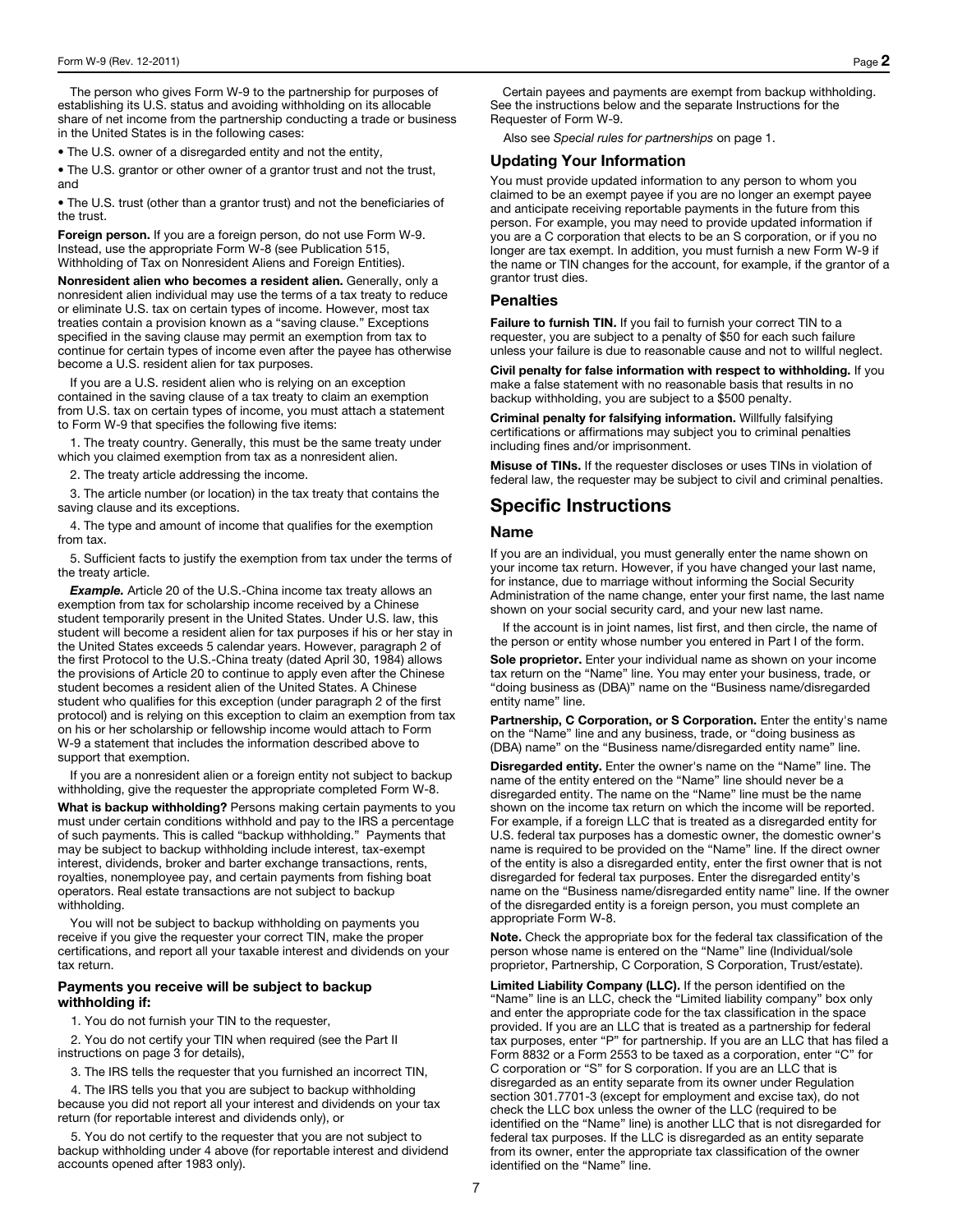Other entities. Enter your business name as shown on required federal tax documents on the "Name" line. This name should match the name shown on the charter or other legal document creating the entity. You may enter any business, trade, or DBA name on the "Business name/ disregarded entity name" line.

## Exempt Payee

If you are exempt from backup withholding, enter your name as described above and check the appropriate box for your status, then check the "Exempt payee" box in the line following the "Business name/ disregarded entity name," sign and date the form.

Generally, individuals (including sole proprietors) are not exempt from backup withholding. Corporations are exempt from backup withholding for certain payments, such as interest and dividends.

Note. If you are exempt from backup withholding, you should still complete this form to avoid possible erroneous backup withholding.

The following payees are exempt from backup withholding:

1. An organization exempt from tax under section 501(a), any IRA, or a custodial account under section 403(b)(7) if the account satisfies the requirements of section 401(f)(2),

2. The United States or any of its agencies or instrumentalities,

3. A state, the District of Columbia, a possession of the United States, or any of their political subdivisions or instrumentalities,

4. A foreign government or any of its political subdivisions, agencies, or instrumentalities, or

5. An international organization or any of its agencies or **instrumentalities** 

Other payees that may be exempt from backup withholding include: 6. A corporation,

7. A foreign central bank of issue,

8. A dealer in securities or commodities required to register in the United States, the District of Columbia, or a possession of the United States,

9. A futures commission merchant registered with the Commodity Futures Trading Commission,

10. A real estate investment trust,

11. An entity registered at all times during the tax year under the Investment Company Act of 1940,

12. A common trust fund operated by a bank under section 584(a),

13. A financial institution,

14. A middleman known in the investment community as a nominee or custodian, or

15. A trust exempt from tax under section 664 or described in section 4947.

The following chart shows types of payments that may be exempt from backup withholding. The chart applies to the exempt payees listed above, 1 through 15.

| IF the payment is for $\dots$                                                   | THEN the payment is exempt<br>for $\dots$                            |
|---------------------------------------------------------------------------------|----------------------------------------------------------------------|
| Interest and dividend payments                                                  | All exempt payees except<br>for 9                                    |
| <b>Broker transactions</b>                                                      | Exempt payees 1 through 5 and 7<br>through 13. Also, C corporations. |
| Barter exchange transactions and<br>patronage dividends                         | Exempt payees 1 through 5                                            |
| Payments over \$600 required to be<br>reported and direct sales over<br>\$5,000 | Generally, exempt payees<br>1 through $72$                           |

See Form 1099-MISC, Miscellaneous Income, and its instructions

 $2$  However, the following payments made to a corporation and reportable on Form 1099-MISC are not exempt from backup withholding: medical and health care payments, attorneys' fees, gross proceeds paid to an attorney, and payments for services paid by a federal executive agency.

### Part I. Taxpayer Identification Number (TIN)

Enter your TIN in the appropriate box. If you are a resident alien and you do not have and are not eligible to get an SSN, your TIN is your IRS individual taxpayer identification number (ITIN). Enter it in the social security number box. If you do not have an ITIN, see How to get a TIN below.

If you are a sole proprietor and you have an EIN, you may enter either your SSN or EIN. However, the IRS prefers that you use your SSN.

If you are a single-member LLC that is disregarded as an entity separate from its owner (see Limited Liability Company (LLC) on page 2), enter the owner's SSN (or EIN, if the owner has one). Do not enter the disregarded entity's EIN. If the LLC is classified as a corporation or partnership, enter the entity's EIN.

Note. See the chart on page 4 for further clarification of name and TIN combinations.

How to get a TIN. If you do not have a TIN, apply for one immediately. To apply for an SSN, get Form SS-5, Application for a Social Security Card, from your local Social Security Administration office or get this form online at www.ssa.gov. You may also get this form by calling 1-800-772-1213. Use Form W-7, Application for IRS Individual Taxpayer Identification Number, to apply for an ITIN, or Form SS-4, Application for Employer Identification Number, to apply for an EIN. You can apply for an EIN online by accessing the IRS website at www.irs.gov/businesses and clicking on Employer Identification Number (EIN) under Starting a Business. You can get Forms W-7 and SS-4 from the IRS by visiting IRS.gov or by calling 1-800-TAX-FORM (1-800-829-3676).

If you are asked to complete Form W-9 but do not have a TIN, write "Applied For" in the space for the TIN, sign and date the form, and give it to the requester. For interest and dividend payments, and certain payments made with respect to readily tradable instruments, generally you will have 60 days to get a TIN and give it to the requester before you are subject to backup withholding on payments. The 60-day rule does not apply to other types of payments. You will be subject to backup withholding on all such payments until you provide your TIN to the requester.

Note. Entering "Applied For" means that you have already applied for a TIN or that you intend to apply for one soon.

Caution: A disregarded domestic entity that has a foreign owner must use the appropriate Form W-8.

#### Part II. Certification

To establish to the withholding agent that you are a U.S. person, or resident alien, sign Form W-9. You may be requested to sign by the withholding agent even if item 1, below, and items 4 and 5 on page 4 indicate otherwise.

For a joint account, only the person whose TIN is shown in Part I should sign (when required). In the case of a disregarded entity, the person identified on the "Name" line must sign. Exempt payees, see Exempt Payee on page 3.

Signature requirements. Complete the certification as indicated in items 1 through 3, below, and items 4 and 5 on page 4.

1. Interest, dividend, and barter exchange accounts opened before 1984 and broker accounts considered active during 1983. You must give your correct TIN, but you do not have to sign the certification.

2. Interest, dividend, broker, and barter exchange accounts opened after 1983 and broker accounts considered inactive during 1983. You must sign the certification or backup withholding will apply. If you are subject to backup withholding and you are merely providing your correct TIN to the requester, you must cross out item 2 in the certification before signing the form.

3. Real estate transactions. You must sign the certification. You may cross out item 2 of the certification.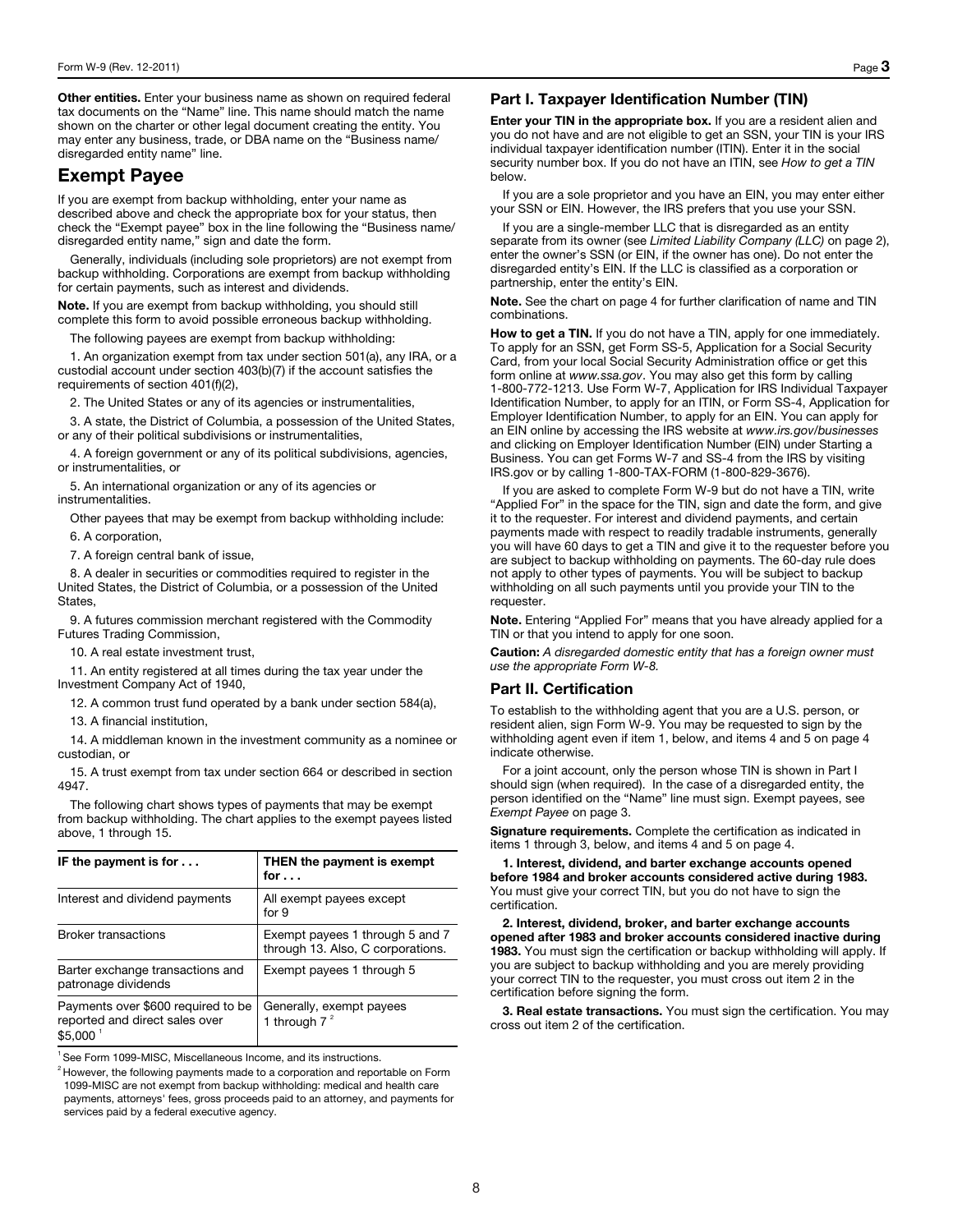4. Other payments. You must give your correct TIN, but you do not have to sign the certification unless you have been notified that you have previously given an incorrect TIN. "Other payments" include payments made in the course of the requester's trade or business for rents, royalties, goods (other than bills for merchandise), medical and health care services (including payments to corporations), payments to a nonemployee for services, payments to certain fishing boat crew members and fishermen, and gross proceeds paid to attorneys (including payments to corporations).

5. Mortgage interest paid by you, acquisition or abandonment of secured property, cancellation of debt, qualified tuition program payments (under section 529), IRA, Coverdell ESA, Archer MSA or HSA contributions or distributions, and pension distributions. You must give your correct TIN, but you do not have to sign the certification.

#### What Name and Number To Give the Requester

| For this type of account:                                                                                                                                                                                  | Give name and SSN of:                                                                                                |
|------------------------------------------------------------------------------------------------------------------------------------------------------------------------------------------------------------|----------------------------------------------------------------------------------------------------------------------|
| 1. Individual<br>2. Two or more individuals (joint<br>account)                                                                                                                                             | The individual<br>The actual owner of the account or,<br>if combined funds, the first<br>individual on the account ' |
| 3. Custodian account of a minor<br>(Uniform Gift to Minors Act)                                                                                                                                            | The minor $2$                                                                                                        |
| 4. a. The usual revocable savings<br>trust (grantor is also trustee)<br>b. So-called trust account that is<br>not a legal or valid trust under<br>state law                                                | The grantor-trustee <sup>1</sup><br>The actual owner <sup>1</sup>                                                    |
| 5. Sole proprietorship or disregarded<br>entity owned by an individual                                                                                                                                     | The owner <sup>3</sup>                                                                                               |
| 6. Grantor trust filing under Optional<br>Form 1099 Filing Method 1 (see<br>Regulation section 1.671-4(b)(2)(i)(A))                                                                                        | The grantor*                                                                                                         |
| For this type of account:                                                                                                                                                                                  | Give name and EIN of:                                                                                                |
| 7. Disregarded entity not owned by an<br>individual                                                                                                                                                        | The owner                                                                                                            |
| 8. A valid trust, estate, or pension trust                                                                                                                                                                 | Legal entity <sup>4</sup>                                                                                            |
| 9. Corporation or LLC electing<br>corporate status on Form 8832 or<br>Form 2553                                                                                                                            | The corporation                                                                                                      |
| 10. Association, club, religious,<br>charitable, educational, or other<br>tax-exempt organization                                                                                                          | The organization                                                                                                     |
| 11. Partnership or multi-member LLC                                                                                                                                                                        | The partnership                                                                                                      |
| 12. A broker or registered nominee                                                                                                                                                                         | The broker or nominee                                                                                                |
| 13. Account with the Department of<br>Agriculture in the name of a public<br>entity (such as a state or local<br>government, school district, or<br>prison) that receives agricultural<br>program payments | The public entity                                                                                                    |
| 14. Grantor trust filing under the Form<br>1041 Filing Method or the Optional<br>Form 1099 Filing Method 2 (see<br>Regulation section $1.671-4(b)(2)(i)(B)$                                                | The trust                                                                                                            |

 $1$  List first and circle the name of the person whose number you furnish. If only one person on a joint account has an SSN, that person's number must be furnished.

 $2$  Circle the minor's name and furnish the minor's SSN.

3 You must show your individual name and you may also enter your business or "DBA" name on the "Business name/disregarded entity" name line. You may use either your SSN or EIN (if you have one), but the IRS encourages you to use your SSN.

 $^4$  List first and circle the name of the trust, estate, or pension trust. (Do not furnish the TIN of the personal representative or trustee unless the legal entity itself is not designated in the account<br>title.) Also see *Special rules for partnerships* on page 1.

\*Note. Grantor also must provide a Form W-9 to trustee of trust.

Note. If no name is circled when more than one name is listed, the number will be considered to be that of the first name listed.

#### Secure Your Tax Records from Identity Theft

Identity theft occurs when someone uses your personal information such as your name, social security number (SSN), or other identifying information, without your permission, to commit fraud or other crimes. An identity thief may use your SSN to get a job or may file a tax return using your SSN to receive a refund.

To reduce your risk:

- Protect your SSN,
- Ensure your employer is protecting your SSN, and
- Be careful when choosing a tax preparer.

If your tax records are affected by identity theft and you receive a notice from the IRS, respond right away to the name and phone number printed on the IRS notice or letter.

If your tax records are not currently affected by identity theft but you think you are at risk due to a lost or stolen purse or wallet, questionable credit card activity or credit report, contact the IRS Identity Theft Hotline at 1-800-908-4490 or submit Form 14039.

For more information, see Publication 4535, Identity Theft Prevention and Victim Assistance.

Victims of identity theft who are experiencing economic harm or a system problem, or are seeking help in resolving tax problems that have not been resolved through normal channels, may be eligible for Taxpayer Advocate Service (TAS) assistance. You can reach TAS by calling the TAS toll-free case intake line at 1-877-777-4778 or TTY/TDD 1-800-829-4059.

Protect yourself from suspicious emails or phishing schemes. Phishing is the creation and use of email and websites designed to mimic legitimate business emails and websites. The most common act is sending an email to a user falsely claiming to be an established legitimate enterprise in an attempt to scam the user into surrendering private information that will be used for identity theft.

The IRS does not initiate contacts with taxpayers via emails. Also, the IRS does not request personal detailed information through email or ask taxpayers for the PIN numbers, passwords, or similar secret access information for their credit card, bank, or other financial accounts.

If you receive an unsolicited email claiming to be from the IRS, forward this message to phishing@irs.gov. You may also report misuse of the IRS name, logo, or other IRS property to the Treasury Inspector General for Tax Administration at 1-800-366-4484. You can forward suspicious emails to the Federal Trade Commission at: spam@uce.gov or contact them at www.ftc.gov/idtheft or 1-877-IDTHEFT (1-877-438-4338).

Visit IRS.gov to learn more about identity theft and how to reduce your risk.

## Privacy Act Notice

Section 6109 of the Internal Revenue Code requires you to provide your correct TIN to persons (including federal agencies) who are required to file information returns with the IRS to report interest, dividends, or certain other income paid to you; mortgage interest you paid; the acquisition or abandonment of secured property; the cancellation of debt; or contributions you made to an IRA, Archer MSA, or HSA. The person collecting this form uses the information on the form to file information returns with the IRS, reporting the above information. Routine uses of this information include giving it to the Department of Justice for civil and criminal litigation and to cities, states, the District of Columbia, and U.S. possessions for use in administering their laws. The information also may be disclosed to other countries under a treaty, to federal and state agencies to enforce civil and criminal laws, or to federal law enforcement and intelligence agencies to combat terrorism. You must provide your TIN whether or not you are required to file a tax return. Under section 3406, payers must generally withhold a percentage of taxable interest, dividend, and certain other payments to a payee who does not give a TIN to the payer. Certain penalties may also apply for providing false or fraudulent information.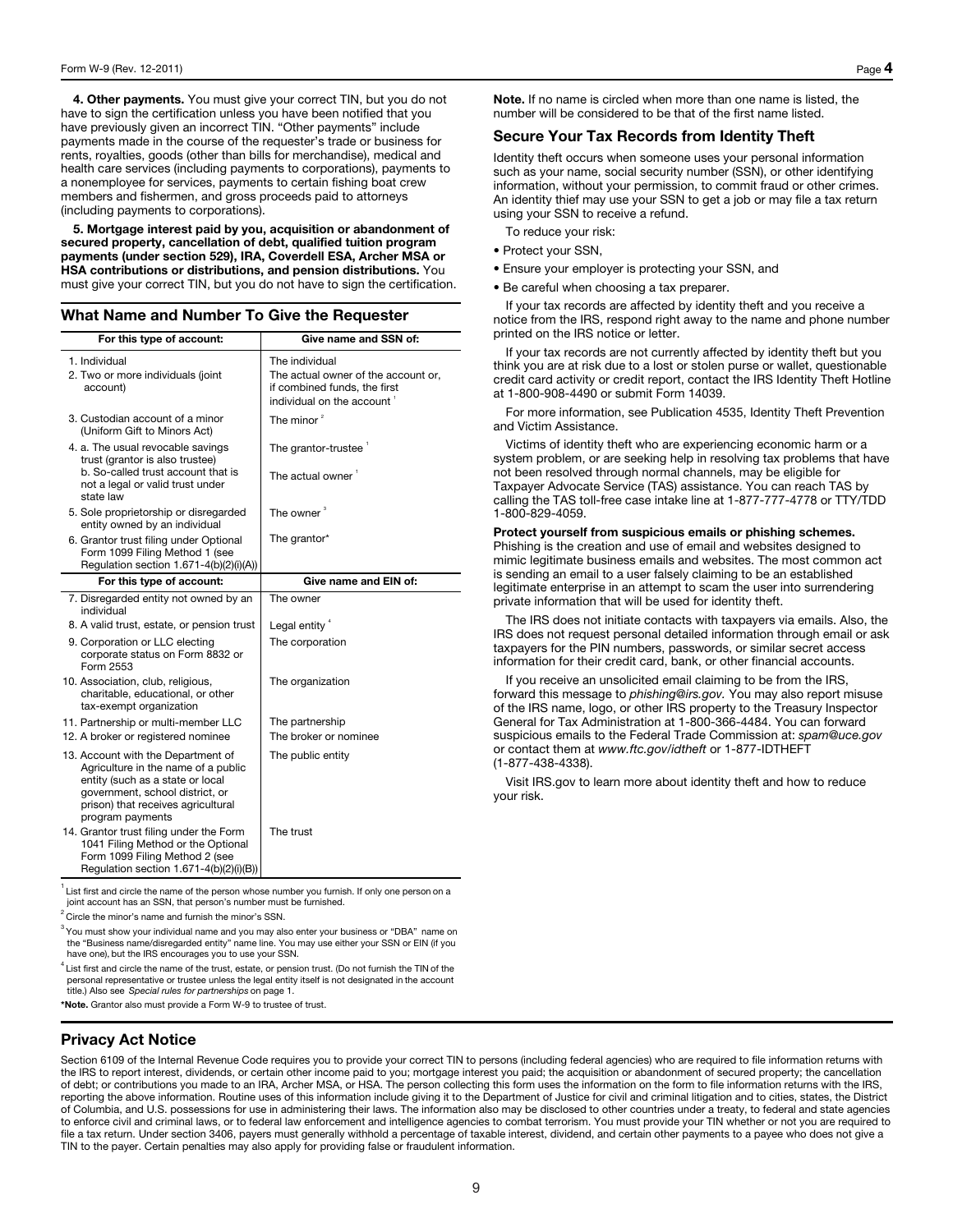

|  | Business Information |
|--|----------------------|
|--|----------------------|

**Business Information ISP Number** \_\_\_\_\_\_\_\_\_\_\_\_\_\_\_\_\_\_\_\_\_\_

| <b>Business Name:</b>                                                                                                                                                 |                                                                                                                                                                                                                                                                                                                                                                                                                                                                                                                             |  |
|-----------------------------------------------------------------------------------------------------------------------------------------------------------------------|-----------------------------------------------------------------------------------------------------------------------------------------------------------------------------------------------------------------------------------------------------------------------------------------------------------------------------------------------------------------------------------------------------------------------------------------------------------------------------------------------------------------------------|--|
|                                                                                                                                                                       |                                                                                                                                                                                                                                                                                                                                                                                                                                                                                                                             |  |
| Owner's Name:                                                                                                                                                         |                                                                                                                                                                                                                                                                                                                                                                                                                                                                                                                             |  |
|                                                                                                                                                                       |                                                                                                                                                                                                                                                                                                                                                                                                                                                                                                                             |  |
| Physical Equipment Location (no P.O. Boxes):                                                                                                                          |                                                                                                                                                                                                                                                                                                                                                                                                                                                                                                                             |  |
|                                                                                                                                                                       | ZIP Code                                                                                                                                                                                                                                                                                                                                                                                                                                                                                                                    |  |
| <b>Street</b>                                                                                                                                                         | <b>State</b><br>City                                                                                                                                                                                                                                                                                                                                                                                                                                                                                                        |  |
| Mailing Address (if different):                                                                                                                                       |                                                                                                                                                                                                                                                                                                                                                                                                                                                                                                                             |  |
|                                                                                                                                                                       |                                                                                                                                                                                                                                                                                                                                                                                                                                                                                                                             |  |
| <b>Street</b>                                                                                                                                                         | <b>State</b><br>ZIP Code<br>City                                                                                                                                                                                                                                                                                                                                                                                                                                                                                            |  |
| <b>Email address</b>                                                                                                                                                  |                                                                                                                                                                                                                                                                                                                                                                                                                                                                                                                             |  |
|                                                                                                                                                                       |                                                                                                                                                                                                                                                                                                                                                                                                                                                                                                                             |  |
| <b>Phone Numbers</b><br>Dispatch (<br>Office<br>Fax<br><u> 1989 - Johann Barbara, martxa alemaniar a</u><br><b>Business or station hours:</b><br>24 hours: ○ Yes ○ No | Alternate Dispatch (<br>Alternate Office<br>$\left($<br>$\begin{picture}(20,10) \put(0,0){\dashbox{0.5}(10,0){ }} \put(15,0){\circle{10}} \put(15,0){\circle{10}} \put(15,0){\circle{10}} \put(15,0){\circle{10}} \put(15,0){\circle{10}} \put(15,0){\circle{10}} \put(15,0){\circle{10}} \put(15,0){\circle{10}} \put(15,0){\circle{10}} \put(15,0){\circle{10}} \put(15,0){\circle{10}} \put(15,0){\circle{10}} \put(15,0){\circle{10}} \put(15,$<br>Alternate Fax<br>Owner's Phone Number<br>Owner's Cell Phone Number ( |  |
| Your Federal Tax ID Number                                                                                                                                            | Social Security Number<br>Number of years n business                                                                                                                                                                                                                                                                                                                                                                                                                                                                        |  |
| Insurance Information for your commercial vehicles                                                                                                                    |                                                                                                                                                                                                                                                                                                                                                                                                                                                                                                                             |  |
| <b>Insurance Company</b>                                                                                                                                              | Agent's Name                                                                                                                                                                                                                                                                                                                                                                                                                                                                                                                |  |
|                                                                                                                                                                       |                                                                                                                                                                                                                                                                                                                                                                                                                                                                                                                             |  |
| <b>Agency Phone Number</b>                                                                                                                                            | Policy Number(s)                                                                                                                                                                                                                                                                                                                                                                                                                                                                                                            |  |
|                                                                                                                                                                       |                                                                                                                                                                                                                                                                                                                                                                                                                                                                                                                             |  |

**Allstate Motor Club, Inc. and Allstate Enterprises, LLC must be named as certiicate holders. Current Insurance Information should be attached for the application to be processed. W9 form to be completed and attached to the application.**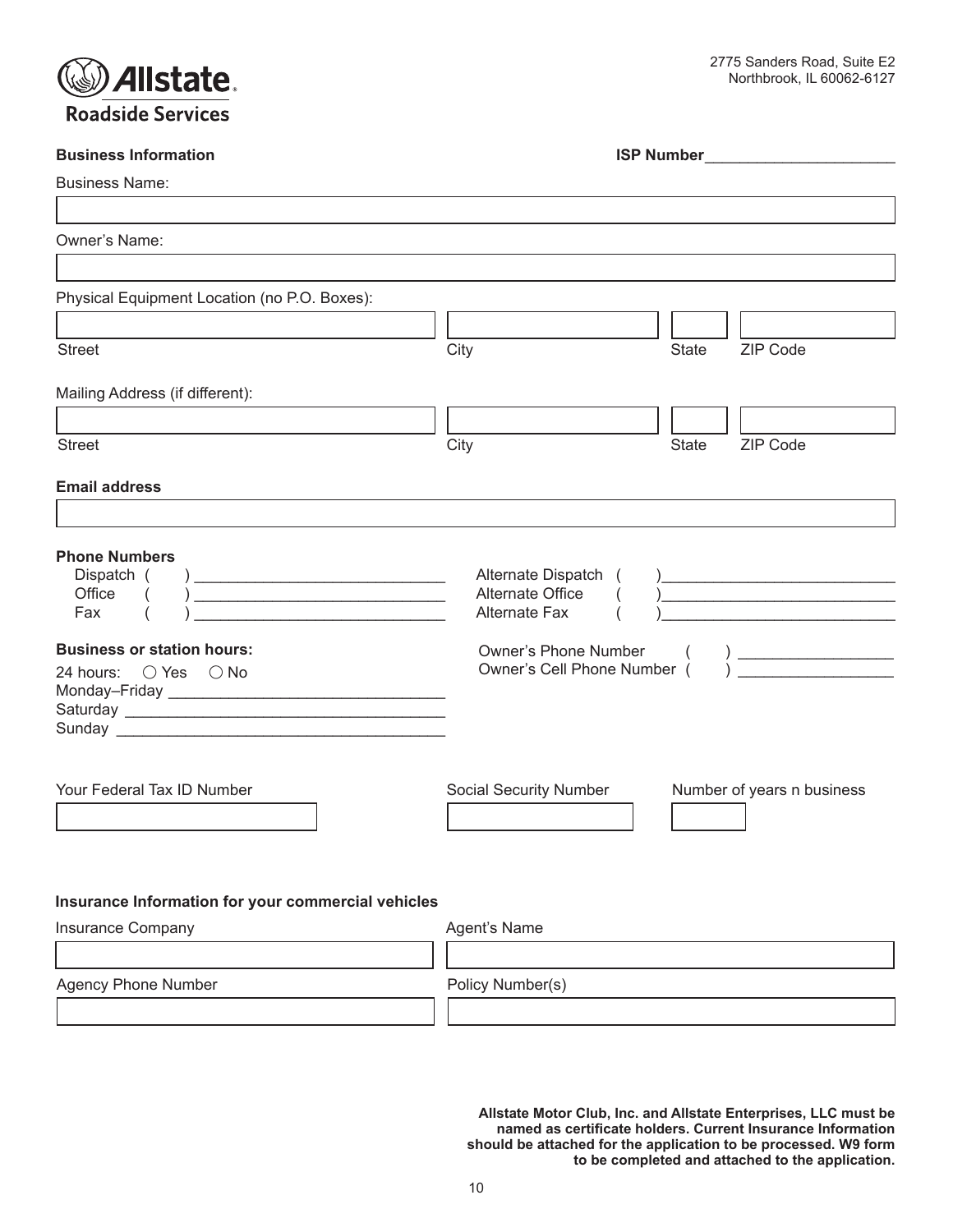| <b>Service Data</b><br>Do your drivers use smart phones?<br>$\bigcirc$ Yes $\bigcirc$ No     |                                                                                                                                                                                                     | Do you use digital dispatch?                                |                        | $\bigcirc$ Yes                              | Are you interested in digital dispatch?<br>$\bigcirc$ No |  |
|----------------------------------------------------------------------------------------------|-----------------------------------------------------------------------------------------------------------------------------------------------------------------------------------------------------|-------------------------------------------------------------|------------------------|---------------------------------------------|----------------------------------------------------------|--|
| <b>Service Available</b><br>Please check all that apply:<br>$\Box$ Dollies<br>$\Box$ Flatbed | $\Box$ Fuel Delivery<br>Jump start                                                                                                                                                                  | $\Box$ Locksmith<br>$\Box$ Locksmith on site                |                        | $\Box$ Lockout<br>Tire Change               | Winch                                                    |  |
| $\bigcirc$ Yes $\bigcirc$ No                                                                 | Do you provide service for other motoring clubs; i.e., secondary or transporting? Do you tow:                                                                                                       |                                                             |                        | $\Box$ Light Duty                           | $\Box$ Medium Duty $\Box$ Heavy Duty                     |  |
| Specify: You tow for<br>$\Box$ AAA                                                           | $\Box$ Agero                                                                                                                                                                                        | $\Box$ Geico                                                |                        | $\Box$ Others (please list): $\Box$         |                                                          |  |
| $\Box$ Personal Checks                                                                       | What method of payment will you accept from our members?<br><b>Credit Cards:</b>                                                                                                                    | □ American Express                                          | $\Box$ Discover        | $\Box$ MasterCard                           | $\Box$ Visa                                              |  |
| $\bigcirc$ Yes $\bigcirc$ No                                                                 | Do you have a repair facility? Do you do: body work? engine? tire? electrical work?<br>Repair Hours: Monday to Friday _______ to __________ Saturday _______ to _________ Sunday _______ to _______ |                                                             |                        | O Yes O No O Yes O No O Yes O No O Yes O No |                                                          |  |
| $\bigcirc$ Yes<br>$\bigcirc$ No                                                              | Do you have an impound/storage lot?                                                                                                                                                                 |                                                             |                        |                                             |                                                          |  |
| Hours:                                                                                       | Indoor<br>$\bigcirc$ Yes<br>$\bigcirc$ No                                                                                                                                                           | Fenced<br>$\bigcirc$ Yes<br>$\bigcirc$ No                   | <b>Manned Security</b> | $O$ Yes $O$ No                              |                                                          |  |
| Do you have a storage lot?<br>$\bigcirc$ Yes $\bigcirc$ No                                   |                                                                                                                                                                                                     | Do you handle accidents?<br>$\bigcirc$ Yes $\bigcirc$ No    |                        |                                             |                                                          |  |
| Optional Owner Information<br>Ethnicity:                                                     | $\bigcirc$ African American<br>$\bigcirc$ Caucasian<br>$\bigcirc$ Native American                                                                                                                   | $\bigcirc$ Asian<br>$\bigcirc$ Hispanic<br>$\bigcirc$ Other |                        | Owner: $\bigcirc M$ $\bigcirc F$            |                                                          |  |
| <b>Equipment</b>                                                                             | Number of vehicles insured to tow for motoring club. (Insurance Certificate should reflect the number of vehicles specified below.)                                                                 |                                                             |                        |                                             |                                                          |  |
| <b>Dollies</b>                                                                               | <b>Wheel Lift</b>                                                                                                                                                                                   |                                                             |                        | Equipped to handle motorcycles              |                                                          |  |
| Flatbed                                                                                      | Semi                                                                                                                                                                                                |                                                             |                        | Equipped to handle RVs                      |                                                          |  |
| Winch                                                                                        |                                                                                                                                                                                                     | Heavy Duty Vehicle                                          |                        | Equipped to handle Electric Lockouts        |                                                          |  |
| Tow                                                                                          | Service Vehicle                                                                                                                                                                                     |                                                             |                        | Equipped to handle Manual Lockouts          |                                                          |  |
|                                                                                              | Landol/Lowboy                                                                                                                                                                                       |                                                             |                        | Equipped to handle Medium Duty              |                                                          |  |
| <b>Area of Coverage</b><br>Quick (ETA's less than 30 minutes)                                | The service area you will cover is determined by ZIP codes. Please describe your "usual" area of coverage by recording the ZIP codes(s) below:                                                      |                                                             |                        |                                             |                                                          |  |
|                                                                                              |                                                                                                                                                                                                     |                                                             |                        |                                             |                                                          |  |
|                                                                                              |                                                                                                                                                                                                     |                                                             |                        |                                             |                                                          |  |
|                                                                                              |                                                                                                                                                                                                     |                                                             |                        |                                             |                                                          |  |
|                                                                                              |                                                                                                                                                                                                     |                                                             |                        |                                             |                                                          |  |
| Other ZIP Codes covered:                                                                     |                                                                                                                                                                                                     |                                                             |                        |                                             |                                                          |  |
|                                                                                              |                                                                                                                                                                                                     |                                                             |                        |                                             |                                                          |  |
|                                                                                              |                                                                                                                                                                                                     |                                                             |                        |                                             |                                                          |  |
|                                                                                              |                                                                                                                                                                                                     |                                                             |                        |                                             |                                                          |  |
|                                                                                              |                                                                                                                                                                                                     |                                                             |                        |                                             |                                                          |  |
|                                                                                              |                                                                                                                                                                                                     |                                                             |                        |                                             |                                                          |  |

Please print any additional ZIP codes of coverage areas on a separate wheet of paper and attach.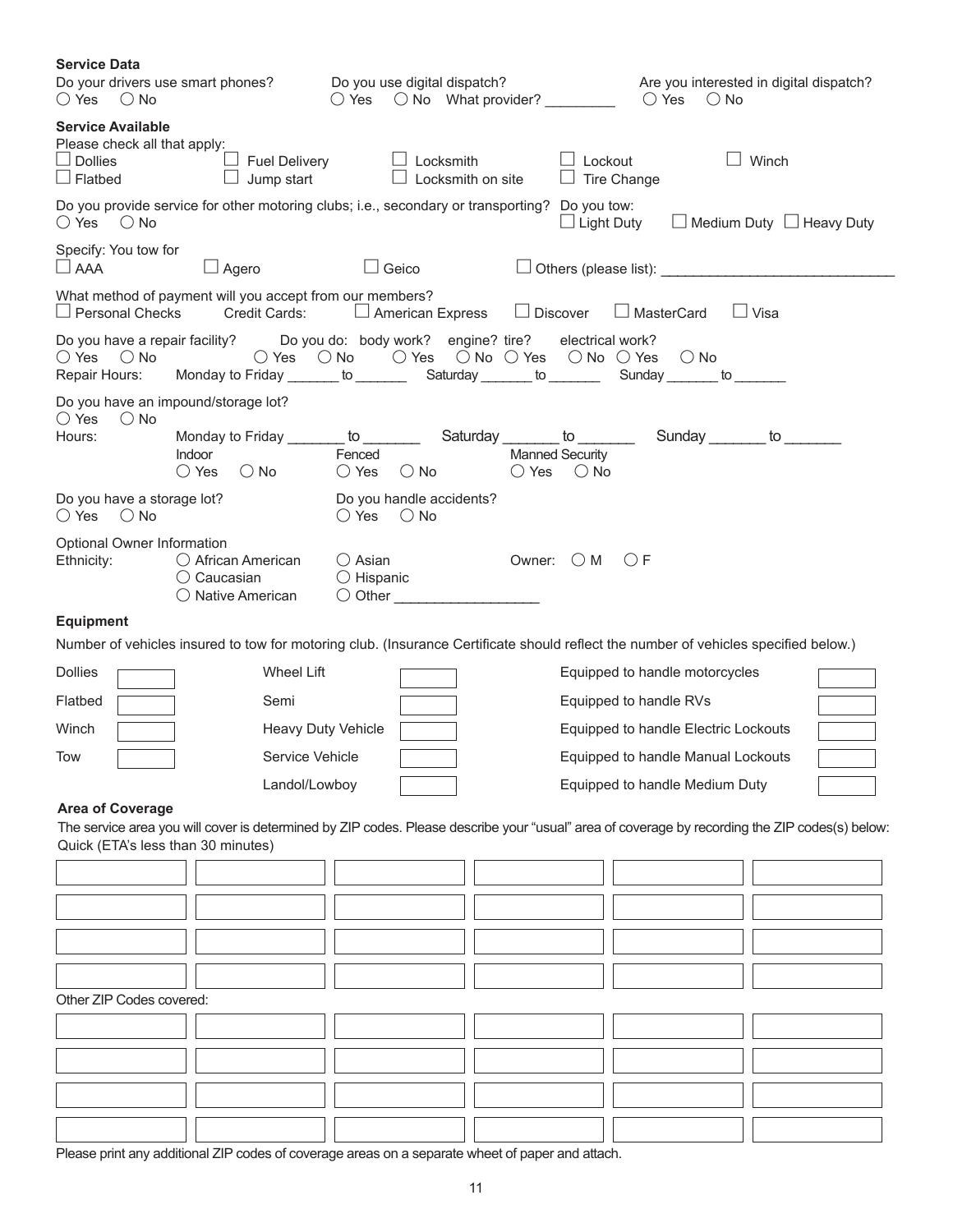## **Consent to Request Consumer Report & Investigative Consumer Report Information**

I understand that Allstate Roadside Services ("COMPANY") will use **AISS, a Sterling Infosystems Company, 5111 Oak Tree Boulevard, Independence, OH 4131, (800) 853-3228**, to obtain a consumer report and/or investigative consumer report ("Report") as part of the contracting process. I also understand that if contracted, to the extent permitted by law, COMPANY may obtain further Reports from AISS so as to update, renew or extend my contract.

I hereby consent to this investigation and authorize COMPANY to procure a Report on my background.

In order to verify my identity for the purposes of Report preparation, I am voluntarily releasing my date of birth, social security number and the other information and fully understand that all employment decisions are based on legitimate non-discriminatory reasons.

The name, address and telephone number of the consumer reporting agency designated to handle inquiries regarding the investigative consumer report is: AISS, a Sterling Infosystems Company | 6111 Oak Tree Boulevard, Independence, OH 44131 | 800-853-3228 Option 3

Any copy of this authorization shall have the same authority as the original.

6 **California, Minnesota & Oklahoma Applicants Only:** I have the right to request a copy of any Report obtained by COMPANY from AISS by checking the box. (Check only if you wish to receive a copy)

 By signing this you consent that you will be responsible for the backgrounds of your employees or agents of your organization.

\_\_\_\_\_\_\_\_\_\_\_\_\_\_\_\_\_\_\_\_\_\_\_\_\_\_\_\_\_\_\_\_\_\_\_\_\_\_\_\_\_\_\_\_\_\_\_\_\_\_\_\_ \_\_\_\_\_\_\_\_\_\_\_\_\_\_\_\_\_\_\_\_\_\_\_\_\_\_\_\_\_\_\_\_\_\_\_\_\_

**Signature Today's Date Contract Contract Contract Contract Contract Contract Contract Contract Contract Contract Contract Contract Contract Contract Contract Contract Contract Contract Contract Contract Contract Contract** 

| <b>First Name</b>                           | Middle Name or Initial   |              | Last Name             |
|---------------------------------------------|--------------------------|--------------|-----------------------|
|                                             |                          |              |                       |
| Other Names Known by (and/or Maiden Name)   | Male                     | Female       |                       |
| Social Security Number (required)           | Date of Birth (MMDDYYYY) |              |                       |
|                                             |                          |              |                       |
| Current Home Address (No PO Boxes allowed)  |                          | Apt#         | # yrs at this address |
|                                             |                          |              |                       |
| City                                        |                          | <b>State</b> | ZIP Code              |
|                                             |                          |              |                       |
| Previous Home Address (No PO Boxes allowed) |                          | Apt#         | # yrs at this address |
|                                             |                          |              |                       |
| City                                        |                          | <b>State</b> | ZIP Code              |